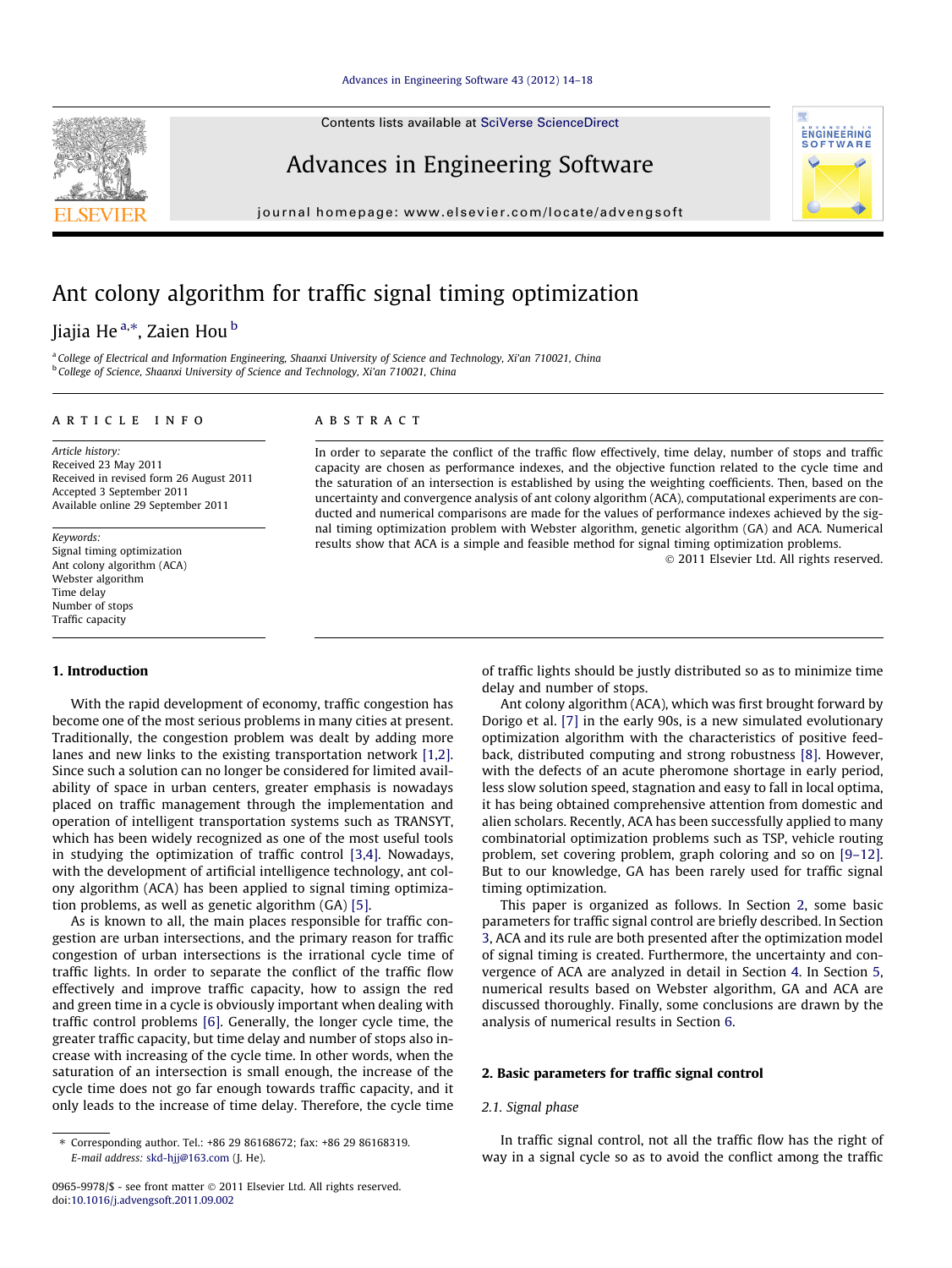<span id="page-1-0"></span>flow in every direction. Generally, the traffic flow with the same colored signal lights in a signal cycle has the same signal phase.

#### 2.2. Saturation

The saturation of an intersection, also known as the flow ratio, means the ratio of the traffic flow to the saturation flow in unit time [\[13\]](#page--1-0). Here, the traffic flow means the number of vehicles passing by the intersection in unit time, and the saturation flow means the maximum number of vehicles passing by the intersection when the green light is on in a signal cycle.

#### 2.3. Time delay

During the traffic signal control, time delay has a direct bearing on the traffic access. Therefore, we often take it as a key index of traffic benefit. In recent years, traditional Webster signal intersection delay formula has been widely used in traffic field.

$$
D_i = \frac{c(1 - g_i)^2}{2(1 - y_i)} + \frac{y_i^2}{2q_i g_i (g_i - y_i)}
$$
(1)

where c is the cycle time,  $g_i$  is the ratio of the effective green light time to the cycle time,  $q_i$  is the traffic flow of the phase i,  $y_i$  is the saturation of the phase i.

However, Webster formula is available only when the saturation is smaller. Therefore, it is improved by Yang [\[14\],](#page--1-0) and time delay is defined as follows:

$$
D_i = \frac{cq_i(x - y_i)^2}{2x^2(1 - y_i)} + \frac{x^2}{2(1 - x)}
$$
\n(2)

where  $x$  is the saturation of an intersection.

#### 2.4. Number of stops

As is known to all, number of stops is inversely proportional to the saturation. In other words, the less number of stops, the better effect of traffic control. Then, according to the research by Jindong Yang, number of stops for the phase  $i$  is defined as follows:

$$
H_i = \frac{y_i(x - y_i)}{2x^2(y_i - x^2)}
$$
 (3)

#### 2.5. Traffic capacity

Traffic capacity, as it is called, is traffic reaching. Generally, vehicles can only pass the stop line during the effective green light time. Therefore, according to the relationship between number of stops and traffic capacity, traffic capacity can be expressed as follows:

$$
Q_i = s_i \cdot \left[ 1 - \frac{y_i(x - y_i)(1 - y_i)}{1.8x^2(y_i - x^2)} \right]
$$
 (4)

where  $s_i$  is the saturation flow of the phase *i*.

#### 3. Signal timing optimization based on ant colony algorithm

#### 3.1. Optimization model of signal timing

In view of the actual traffic demand, the smallest time delay, the fewest number of stops and the largest traffic capacity are chosen as the ultimate aims. Here, time delay, number of stops and traffic capacity are all functions with respect to the cycle time c and the saturation of an intersection x. In order to maximize traffic capacity and minimize time delay and number of stops, the signal timing optimization problem can be translated into a minimization problem in the form of a fraction, thus the objective function turns into a single objective function with two design variables  $c$  and  $x$ by introducing three weighting coefficients which vary with different traffic demands. Therefore, the optimization model of signal timing can be written as:

$$
\min f(x, c) = \frac{\sum_{i=1}^{n} (K_i^1 D_i + K_i^2 H_i)}{\sum_{i=1}^{n} K_i^3 Q_i}
$$
(5)

subject to  $x \in [0.6, 0.8]$ ,  $c \in [40, 120]$ , where 0.6 is to avoid the increases of time delay and number of stops caused by the smaller saturation, 0.8 is to avoid traffic congestion caused by the bigger saturation; the interval of cycle time is often defined as [40, 120] [\[15\];](#page--1-0)  $K_i^1$ ,  $K_i^2$  and  $K_i^3$  are respectively the weighting coefficients of time delay, number of stops and traffic capacity, and they can be calculated as follows [\[16\]:](#page--1-0)

$$
K_i^1 = 2 \cdot (1 - Y) \cdot \sqrt[3]{S_i} \tag{6}
$$

$$
K_i^2 = \sqrt[7]{s_i} \cdot \frac{1 - Y}{0.9} \tag{7}
$$

$$
K_i^3 = 2Y \cdot \frac{c}{3600} \tag{8}
$$

where  $Y = \sum_{i=1}^{n} \max y_i^j$ , and  $y_i^j$   $(j = 1, 2, ...)$  is the saturation in a direction for the phase *i*. Thus it can be found that  $f(x, c) \ge 0$  and  $\min f(x, c) \geqslant 0$ .

#### 3.2. Determination of weighting coefficients

For the reason that weighting coefficients represent the tradeoff between efficiency and robustness [\[17\]](#page--1-0), the determination of weighting coefficients  $K_i^1$ ,  $K_i^2$  and  $K_i^3$  is also important. Here it is made under the following considerations.

- (1) We hope that  $K_i^1$  and  $K_i^2$  decrease with increasing of the saturation  $y_i$ , but  $K_i^3$  increases with increasing of the saturation  $y_i$ , so as to improve traffic capacity during the rush hours and reduce time delay and number of stops during the rest hours.
- (2) Considering that it is more likely to cause time delay at heavy intersections during unsaturated hours, we hope that  $K_i^1$  increases with increasing of the saturation flow  $s_i$ , so as to reduce time delay at heavier intersections.
- (3) As is known to all, the longer cycle time, the larger traffic capacity. Therefore, the cycle time c is introduced into  $K_i^3$ , so as to improve traffic capacity to some extent.

#### 3.3. Ant colony algorithm

Ant colony algorithm (ACA) [\[18\]](#page--1-0) is a promising metaheuristic and great amount of research has been devoted to its empirical and theoretical analysis. The ants can carry on indirect communication through a chemical substance pheromone, which is accumulative and also evaporative. The ants travel a shorter path on which the pheromone accumulates faster than on the longer one. Therefore, the faster the pheromone increases on the short path, the greater the probability that the ants travel this path. The pheromone can deposit unceasingly and evaporate as time goes on. At the same time, the ants also can unceasingly secrete the pheromone in their travel process, thus the pheromone can be updated unceasingly. The pheromone on the path which few ants travel decreases more and more, but the pheromone on the path which more ants travel increases more and more. This forms a positive feedback process, and finally causes all the ants to travel the shortest path.